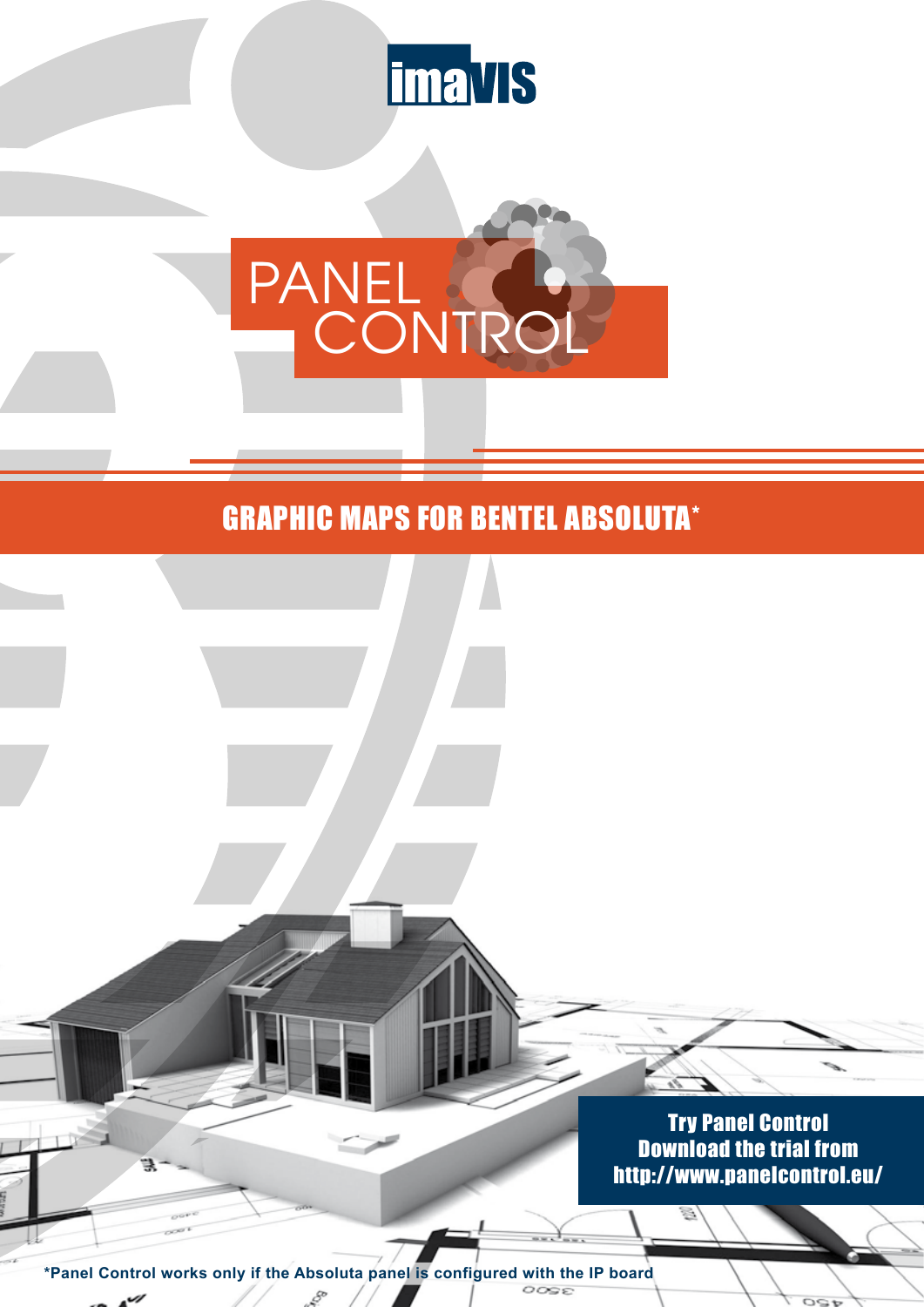## PANEL CONTROL: the Absoluta supervisor *Maps management*

**Panel Control** is the supervision software to manage *Bentel Absoluta* panels.

It allows to upload *graphic maps* on multiple levels and to *manage* in a simple and intuitive way the alarm *events* and the *status* of the panels and their components.

It is possible *to add* video components (network cameras, DVR and NVR) for an *integrated control* of intrusion and videosurveillance systems; togheter with the management of *live* events, the user can *search* for recorded events in the *archives* of *Bentel* panels and *DVRs*.







## *System supervision*

- Absoluta panels management from PC
- Centralization of multiple systems even if located in distant geographical areas
- Automatic configurations load
- Total or partial arming, disarming and bypass

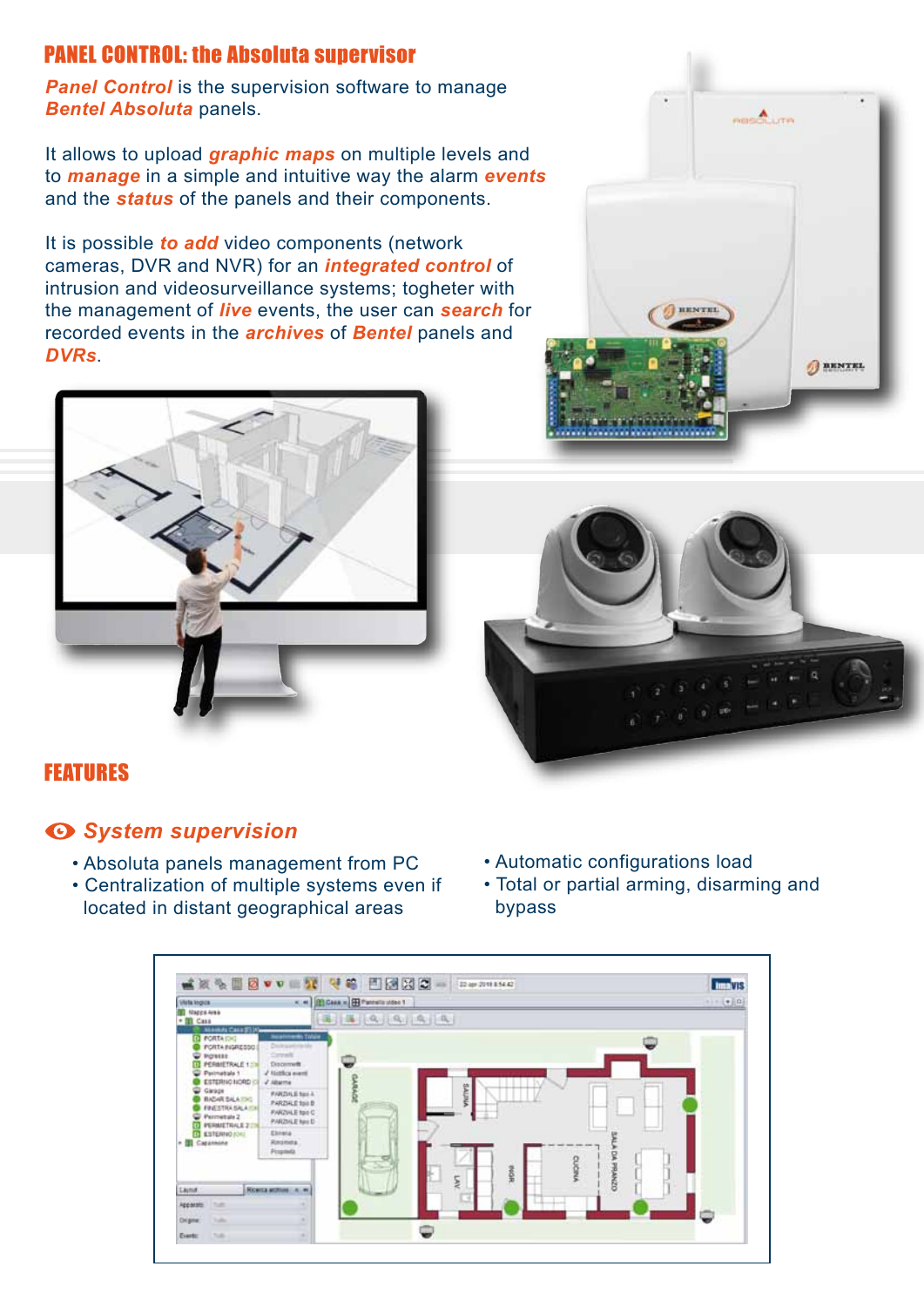# $DD$  Maps management

- Multilevel maps
- Tree structure with phisical and logical view
- Zones identification through icons
- Zones representation through free form polygons



# *Events management*

- Real time events control: alarms, tampering and faults
- Bypasses, status changes and disconnections/reconnections alerts blinkings
- Persistent faults and tampering highlights
- Events visualization on tree structure and on the map with color changes and